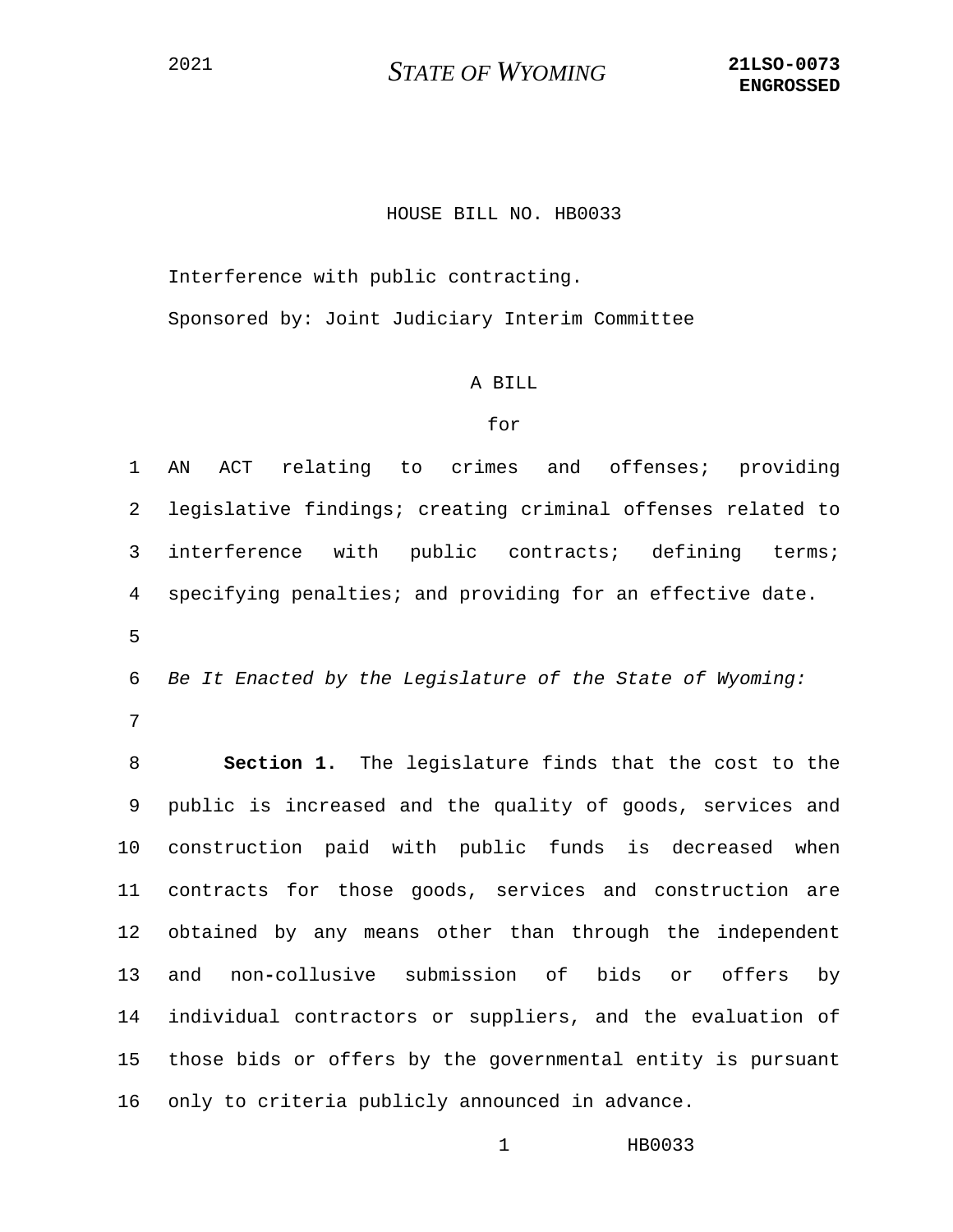1 2 **Section 2.** W.S. 6-5-401 through 6-5-408 are created 3 to read: 4 5 ARTICLE 5 6 INTERFERENCE WITH PUBLIC CONTRACTING 7 8 **6-5-401. Definitions.** 9 10 (a) As used in this article: 11 12 (i) "Governmental entity" means any unit of 13 state or local government or any branch, subdivision or 14 agency thereof or any school district or special district; 15 16 (ii) "Kickback" means any money, fee, 17 commission, credit, gift, gratuity, thing of value or 18 compensation of any kind that is provided, directly or 19 indirectly, to any public official, public servant, prime 20 contractor, prime contractor employee, subcontractor or 21 subcontractor employee for the purpose of improperly 22 obtaining or rewarding favorable treatment in connection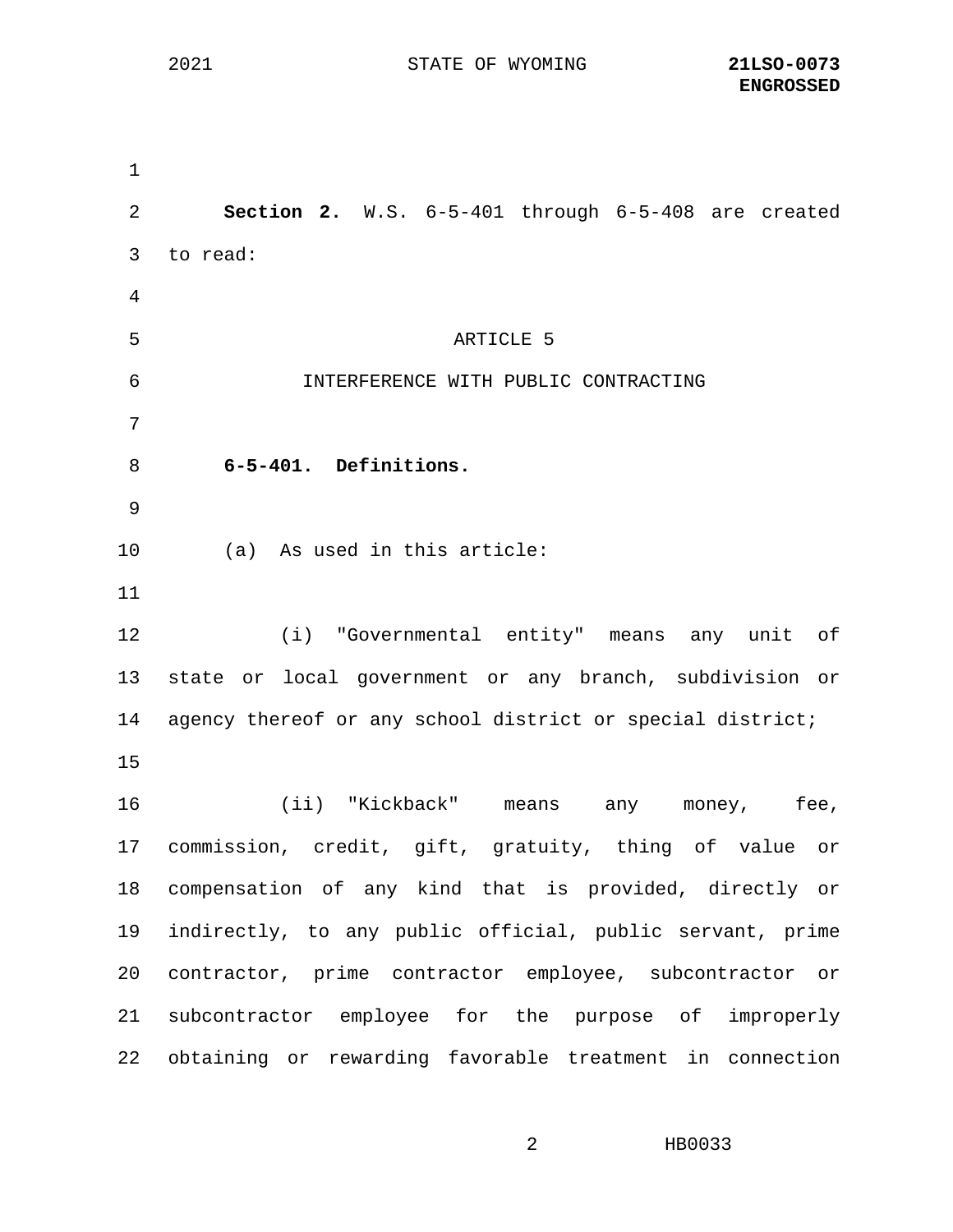1 with a prime contract or in connection with a subcontract 2 relating to a prime contract; 3 4 (iii) "Prime contractor" means any person who 5 has entered into a public contract; 6 7 (iv) "Prime contractor employee" means any 8 officer, partner, employee or agent of a prime contractor; 9 10 (v) "Public contract" means any contract for 11 goods, services or construction awarded to any person with 12 or without bid by any governmental entity, regardless of 13 any procedures for the bid or contract process that are 14 required by law; 15 16 (vi) "Public officer" means as defined by W.S.  $17 \quad 6 - 5 - 101(a)(v);$ 18 19 (vii) "Public servant" means as defined by W.S. 20 6-5-101(a)(vi); 21 22 (viii) "Subcontract" means a contract or 23 contractual action entered into by a prime contractor or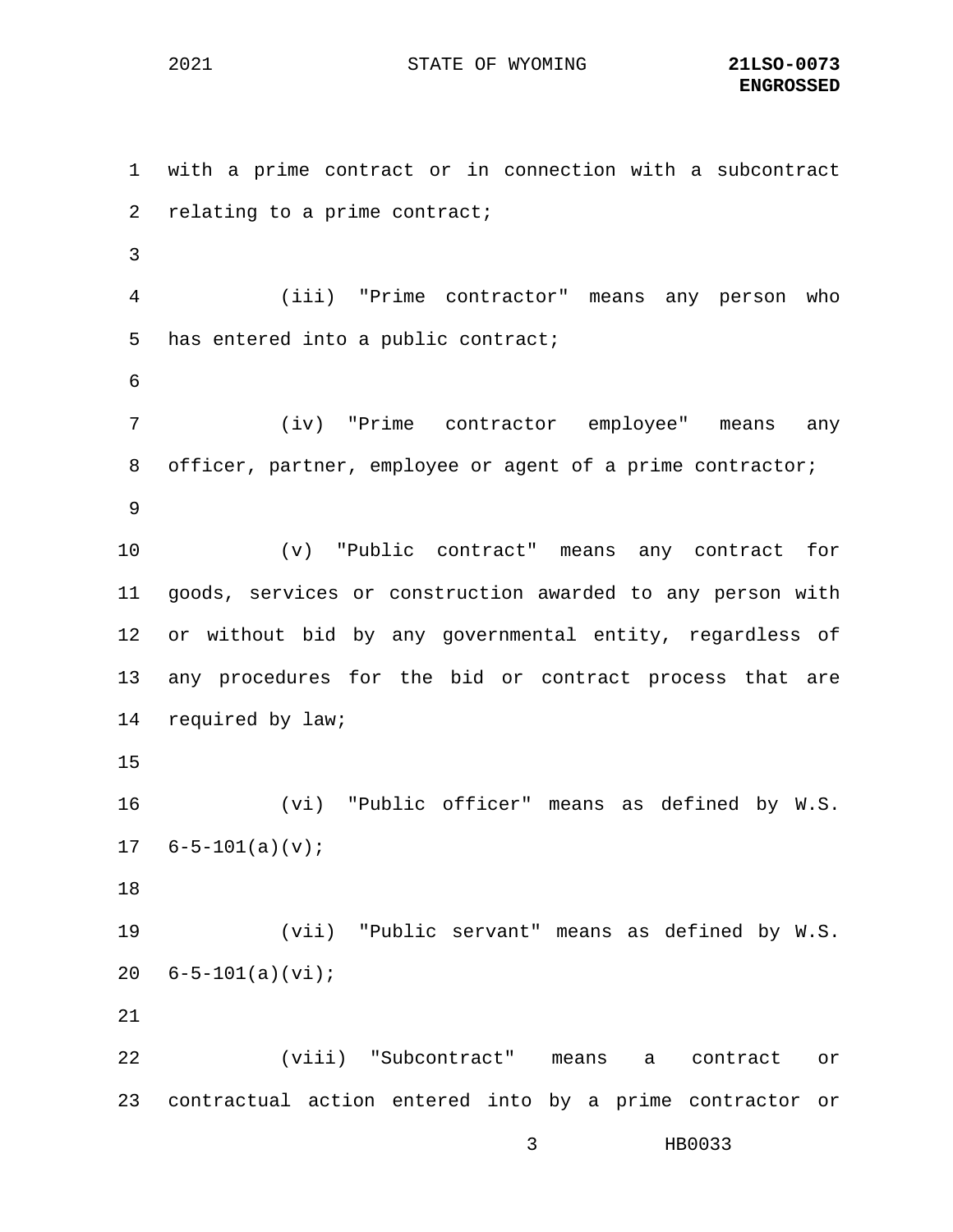1 subcontractor for the purpose of obtaining goods, services 2 or construction of any kind under a public contract;

3

4 (ix) "Subcontractor" means any person, except 5 for the prime contractor, who offers to furnish or 6 furnishes any goods, services or construction of any kind 7 under a public contract or a subcontract entered into in 8 connection with a public contract. "Subcontractor" shall 9 include any person who offers to furnish or furnishes 10 goods, services or construction to the prime contractor or 11 a higher-tier subcontractor;

12

13 (x) "Subcontractor employee" means any officer, 14 partner, employee or agent of a subcontractor.

15

16 **6-5-402. Bid rigging; penalties; prohibitions.**

17

18 (a) A person commits bid rigging when he knowingly 19 conspires with any other person who is or would be a 20 competitor to any submitted or not submitted bid to a 21 governmental entity with the intent that the bid submitted 22 or not submitted will result in the award of a public 23 contract to the person or to another person and the person: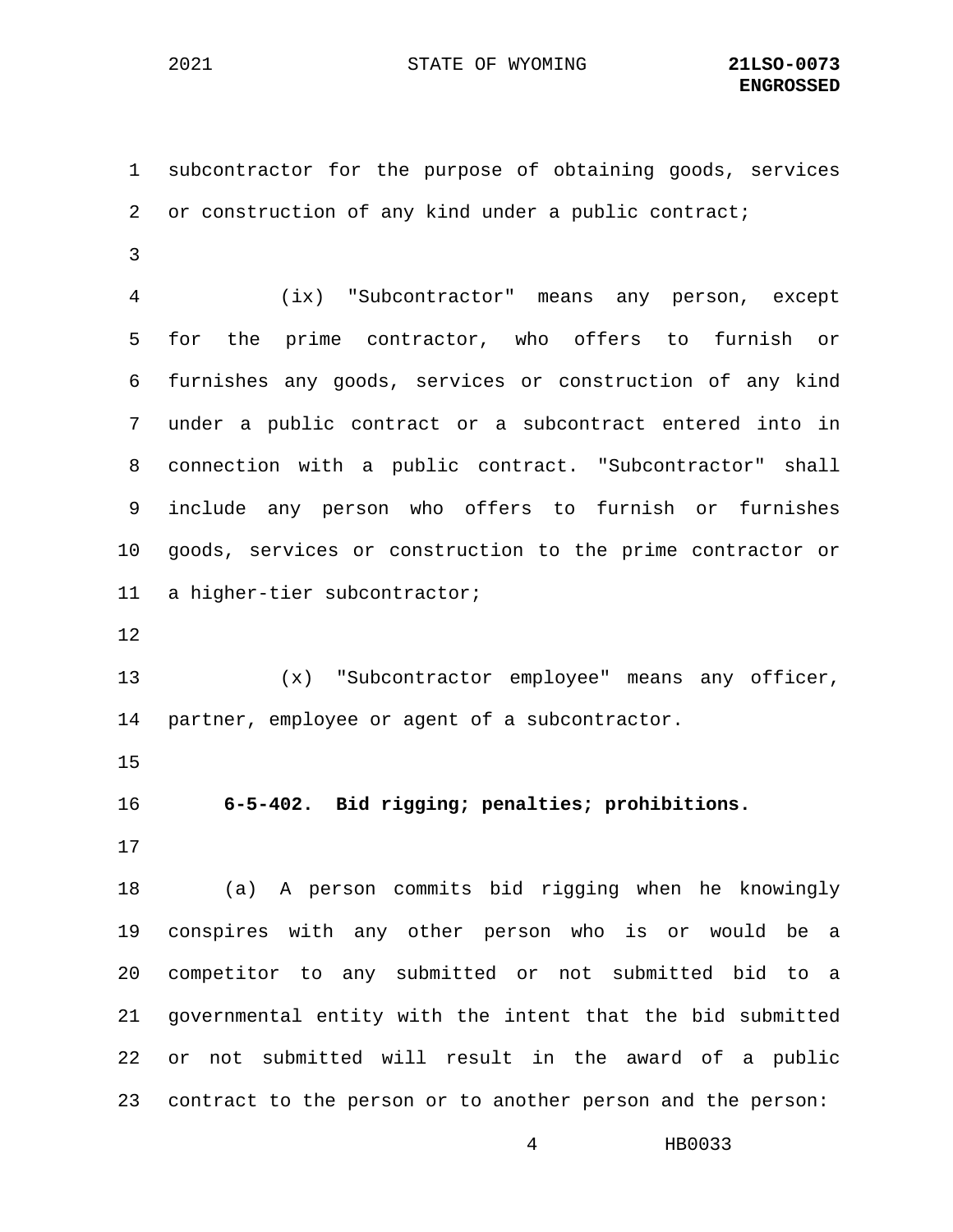1 2 (i) Provides the other person or receives from 3 the other person or another person information concerning 4 the price or a material term of any bid that would 5 otherwise not be disclosed to a competitor in an 6 independent, non-collusive submission of bids; or 7 8 (ii) Submits a bid that is of such price or 9 other material term that he does not intend the bid to be 10 accepted. 11 12 (b) Bid rigging is a felony punishable by 13 imprisonment for not more than five (5) years, a fine of 14 not more than ten thousand dollars (\$10,000.00), or both. 15 16 **6-5-403. Bid rotating; penalties; prohibitions.** 17 18 (a) A person commits bid rotating when, pursuant to 19 any collusive scheme, plan or agreement with another, he 20 engages in a pattern of submitting sealed bids to 21 governmental entities with the intent that the award of 22 those bids rotates or is distributed among persons that 23 submit bids on a substantial number of the same or similar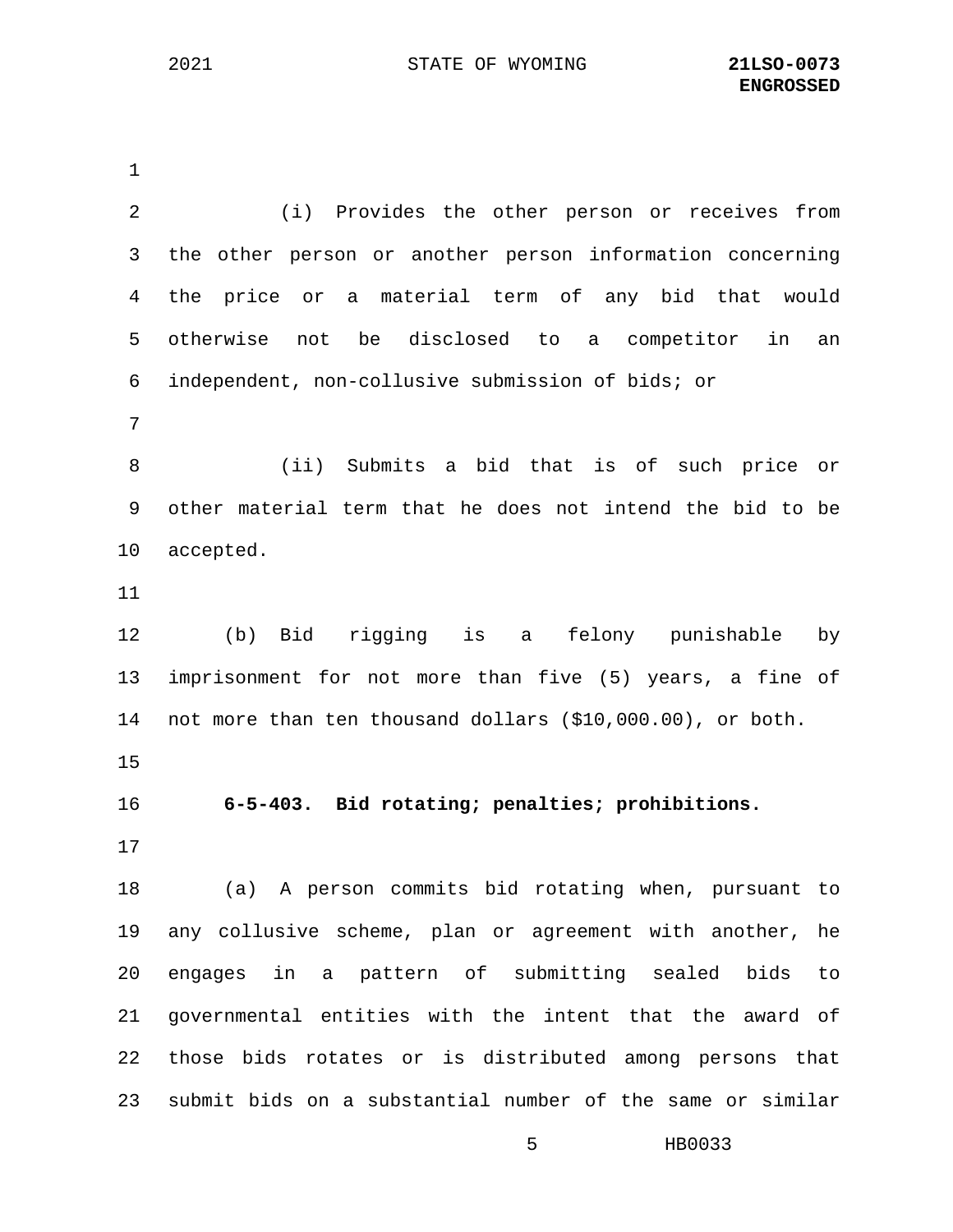1 public contracts. For purposes of this subsection, a 2 pattern of submitting sealed bids shall include not less 3 than three (3) contract bids within a period of ten (10) 4 years. 5 6 (b) Bid rotating is a felony punishable by 7 imprisonment for not more than five (5) years, a fine of 8 not more than ten thousand dollars (\$10,000.00), or both. 9 10 **6-5-404. Acquisition or disclosure of bidding**  11 **information by a public servant.** 12 13 (a) A public servant who knowingly opens a sealed bid 14 at a time or place other than that designated in the 15 invitation to bid or as otherwise provided for by state law 16 or local ordinance, or who knowingly opens a bid outside of

17 the presence of witnesses if required by state law or local 18 ordinance, is guilty of a felony punishable by imprisonment 19 for not more than five (5) years, a fine of not more than 20 ten thousand dollars (\$10,000.00), or both.

21

22 (b) Any public servant who knowingly discloses to any 23 interested person any information related to the terms of a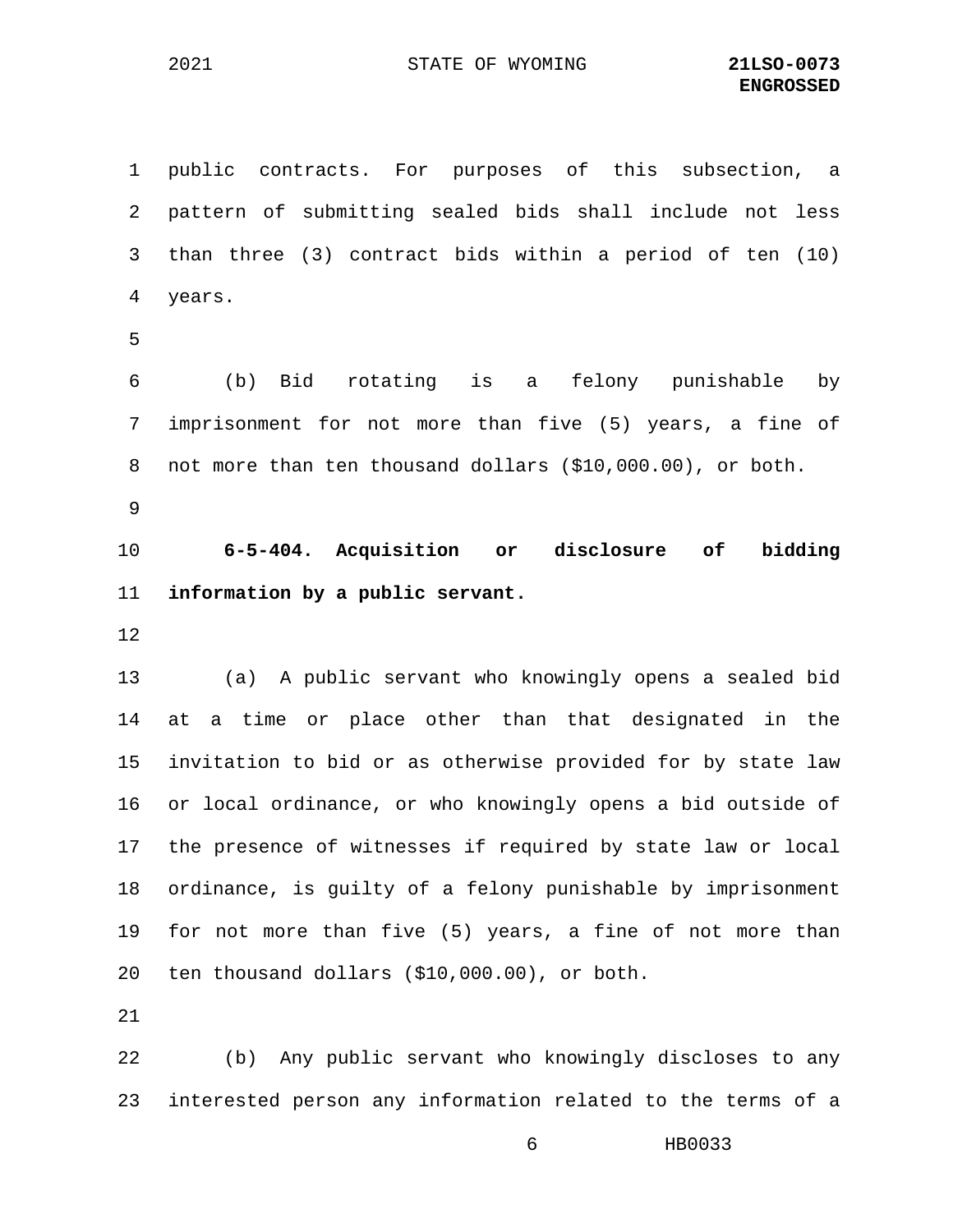1 sealed bid, except when the information is obtained as 2 provided by law or if the disclosure is necessary to the 3 public servant's responsibilities relating to the bid, is 4 guilty of a felony punishable by imprisonment for not more 5 than five (5) years, a fine of not more than ten thousand 6 dollars (\$10,000.00), or both. This subsection shall not 7 apply to any public servant who makes any disclosure of 8 information related to a sealed bid when that disclosure 9 would otherwise be made available to the public upon 10 request.

11

12 (c) This section shall apply only to public contracts 13 for which sealed bids are submitted.

14

15 **6-5-405. Interference with contract submission and**  16 **award by a public servant.**

17

18 (a) A public servant who knowingly conveys, either 19 directly or indirectly and outside of the publicly 20 available official invitation to bid or pre-qualify to bid 21 or solicitation for contracts, any information concerning 22 the specifications for a contract or the identity of any 23 specific potential prime contractors or subcontractors,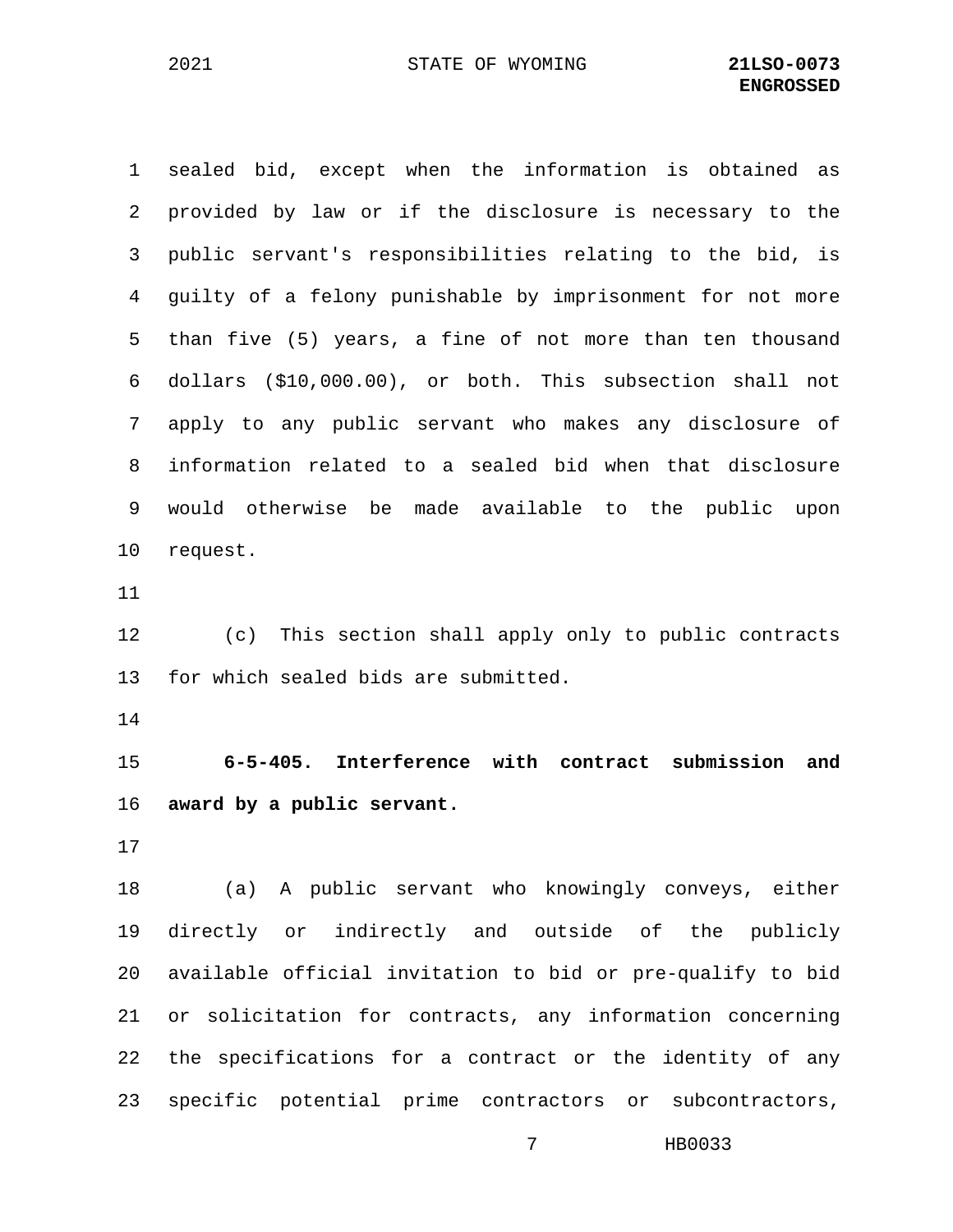1 when disclosure of that information is intended to 2 influence the likelihood of acceptance of a bid or offer, 3 is guilty of a misdemeanor punishable by imprisonment for 4 not more than one (1) year, a fine of not more than one 5 thousand dollars (\$1,000.00), or both. This subsection 6 shall not apply to a public servant who conveys information 7 intended to clarify plans or specifications regarding a 8 public contract where disclosure of that information is 9 also made available to the public upon request.

10

11 (b) A public servant who, either directly or 12 indirectly, knowingly informs a bidder or offeror that the 13 bid or offer will be accepted or executed only if specified 14 persons are included as subcontractors is guilty of a 15 felony punishable by imprisonment for not more than five 16 (5) years, a fine of not more than ten thousand dollars 17 (\$10,000.00), or both.

18

19 (c) Any public servant who knowingly awards a public 20 contract based on criteria that were not publicly 21 disseminated via an invitation to bid that is published 22 pursuant to law, a pre-bid or pre-qualification conference 23 or any other lawful procedure for soliciting contracts is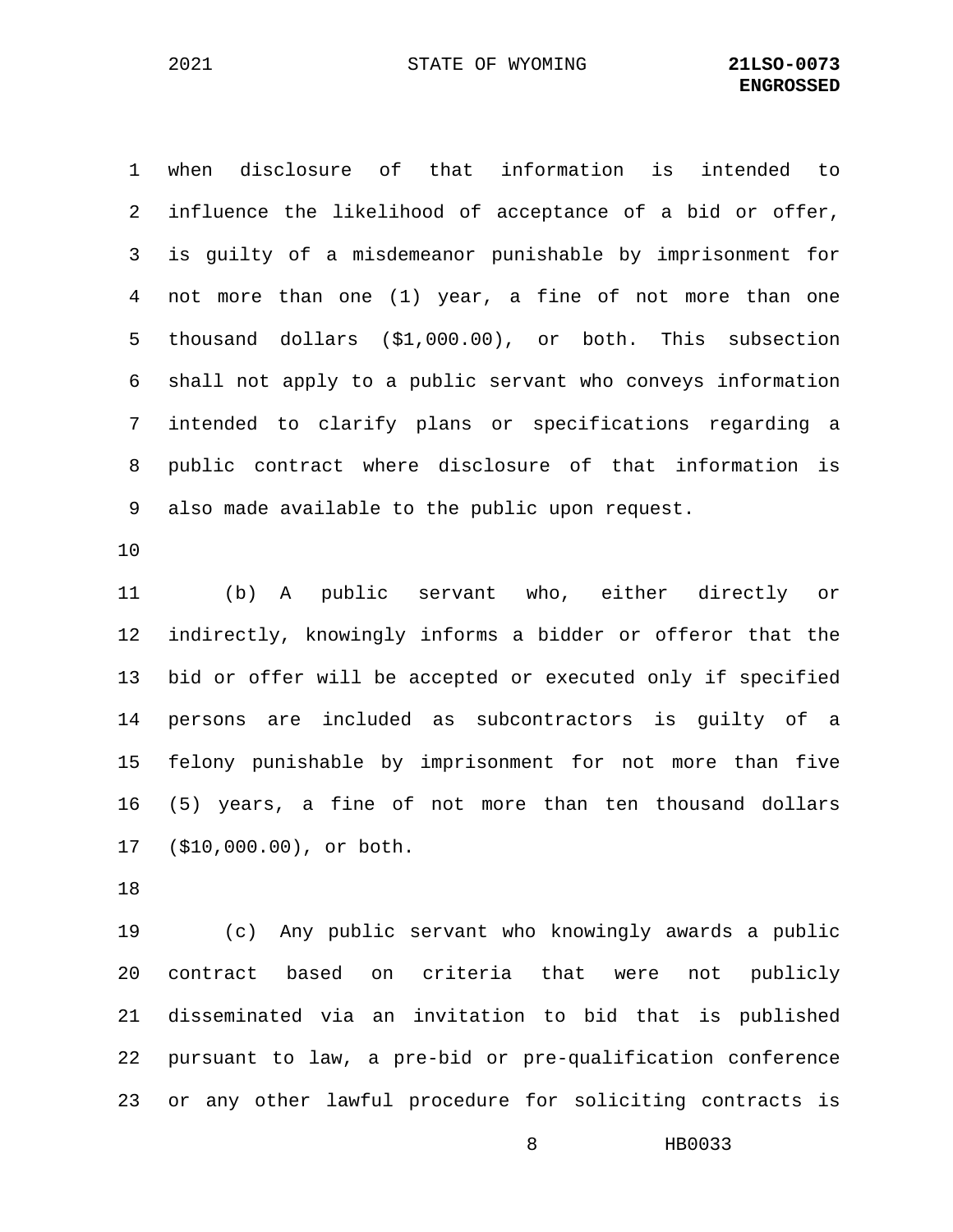1 guilty of a felony punishable by imprisonment for not more 2 than five (5) years, a fine of not more than ten thousand 3 dollars (\$10,000.00), or both. This subsection shall not 4 apply to any public servant who provides a person a copy of 5 the transcript or other summary of any pre-bid or 6 pre-qualification conference where the transcript or 7 summary would otherwise be made available to the public 8 upon request. 9 10 (d) This section shall apply only to public contracts 11 for which sealed bids are submitted. 12 13 **6-5-406. Kickbacks; penalties; civil action.** 14 15 (a) A person is guilty of providing or accepting 16 kickbacks when he knowingly: 17 18 (i) Provides, attempts to provide or offers to 19 provide any kickback; 20 21 (ii) Solicits, accepts or attempts to accept any 22 kickback; or 23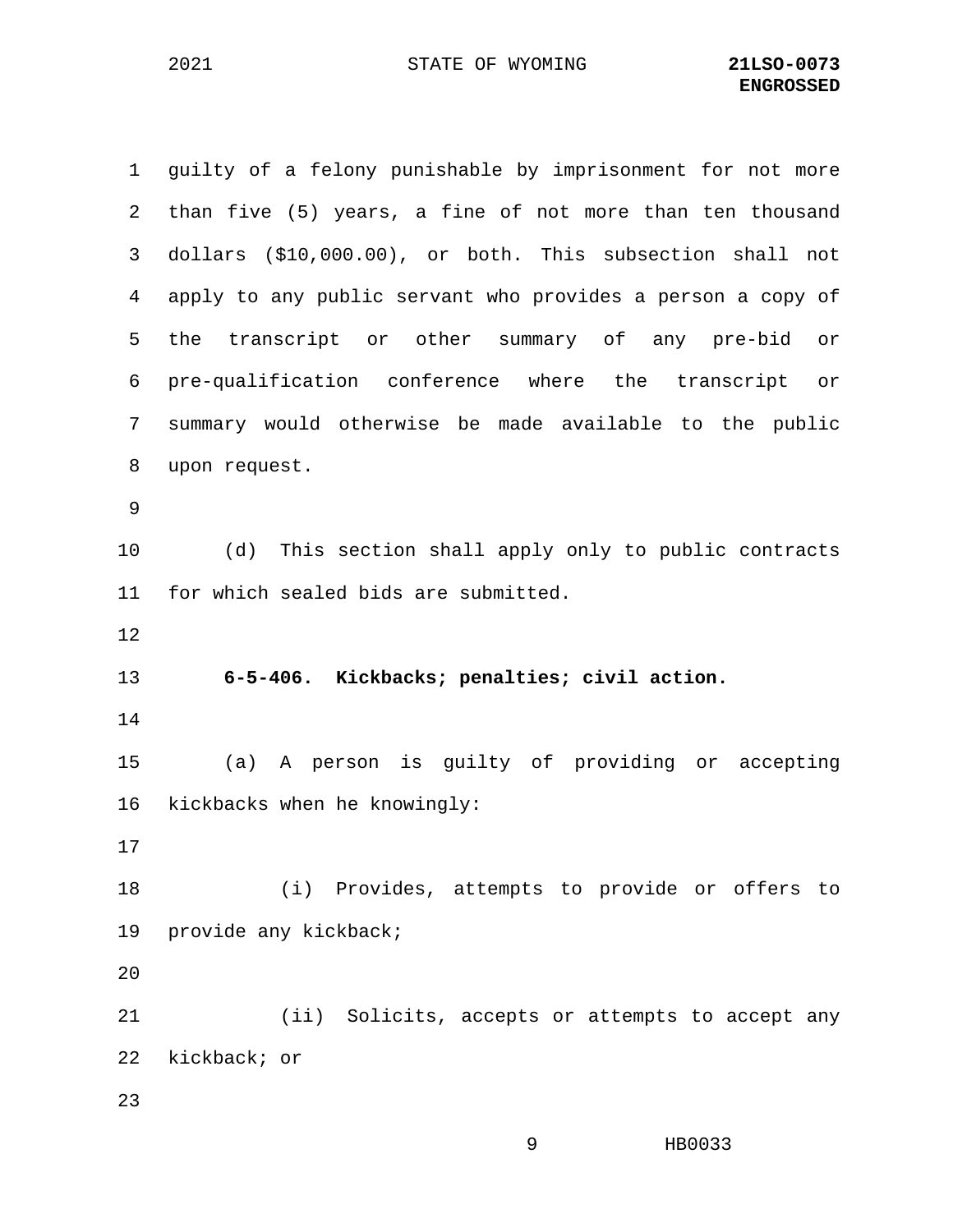1 (iii) Includes, either directly or indirectly, 2 the amount of any kickback in the contract price charged by 3 a subcontractor to a prime contractor or a higher-tier 4 subcontractor or includes, either directly or indirectly, 5 in the contract price the amount of any kickback in the 6 contract price charged by a prime contractor to a 7 governmental entity for a public contract.

8

9 (b) Providing or accepting kickbacks is a misdemeanor 10 punishable by a fine of not more than one thousand dollars 11 (\$1,000.00), imprisonment for not more than one (1) year, 12 or both.

13

14 (c) A governmental entity may file a civil action to 15 recover a civil penalty of two (2) times the amount of each 16 kickback from any person who knowingly engages in conduct 17 prohibited by paragraph (a)(iii) of this section. This 18 subsection shall not be construed to limit any governmental 19 entity from seeking to recover damages as authorized by any 20 other law. A civil action shall not be commenced under this 21 subsection after six (6) years of the later of the date on 22 which:

23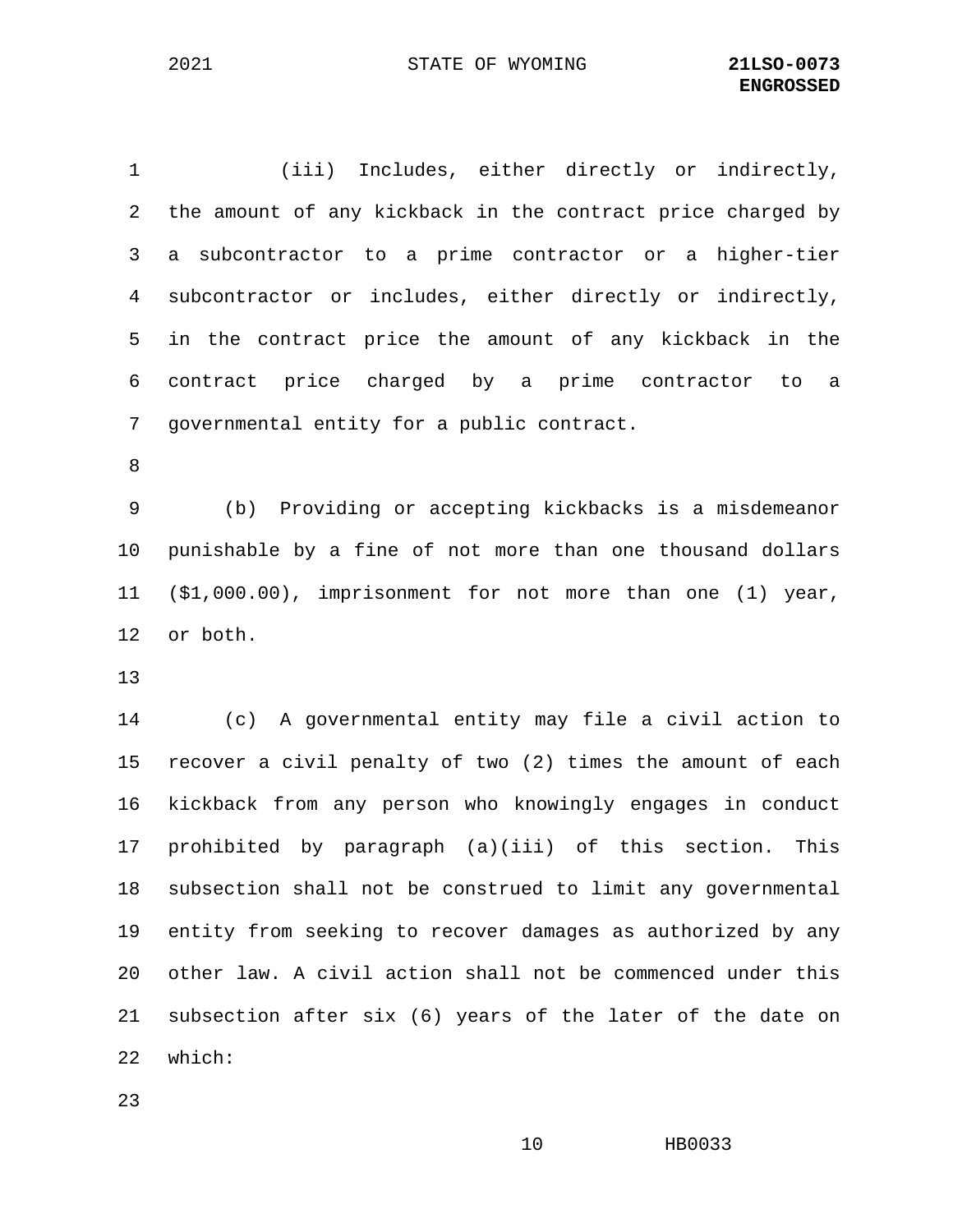11 HB0033 1 (i) The conduct establishing the civil action 2 occurred; or 3 4 (ii) The governmental entity knew or should have 5 known that the conduct establishing the civil action 6 occurred. 7 8 **6-5-407. Bribery of an inspector employed by a**  9 **contractor.** 10 11 (a) A person commits bribery of an inspector when: 12 13 (i) He offers to any person any property or 14 other thing of value with the intent to obtain a wrongful 15 certification or approval of the quality or completion of 16 any goods, services or construction supplied or performed 17 in the course of performing the obligations of a public 18 contract; or 19 20 (ii) He is employed by a prime contractor or 21 subcontractor to work pursuant to a public contract and he 22 accepts any property or other thing of value knowing that 23 the property or thing of value was intentionally offered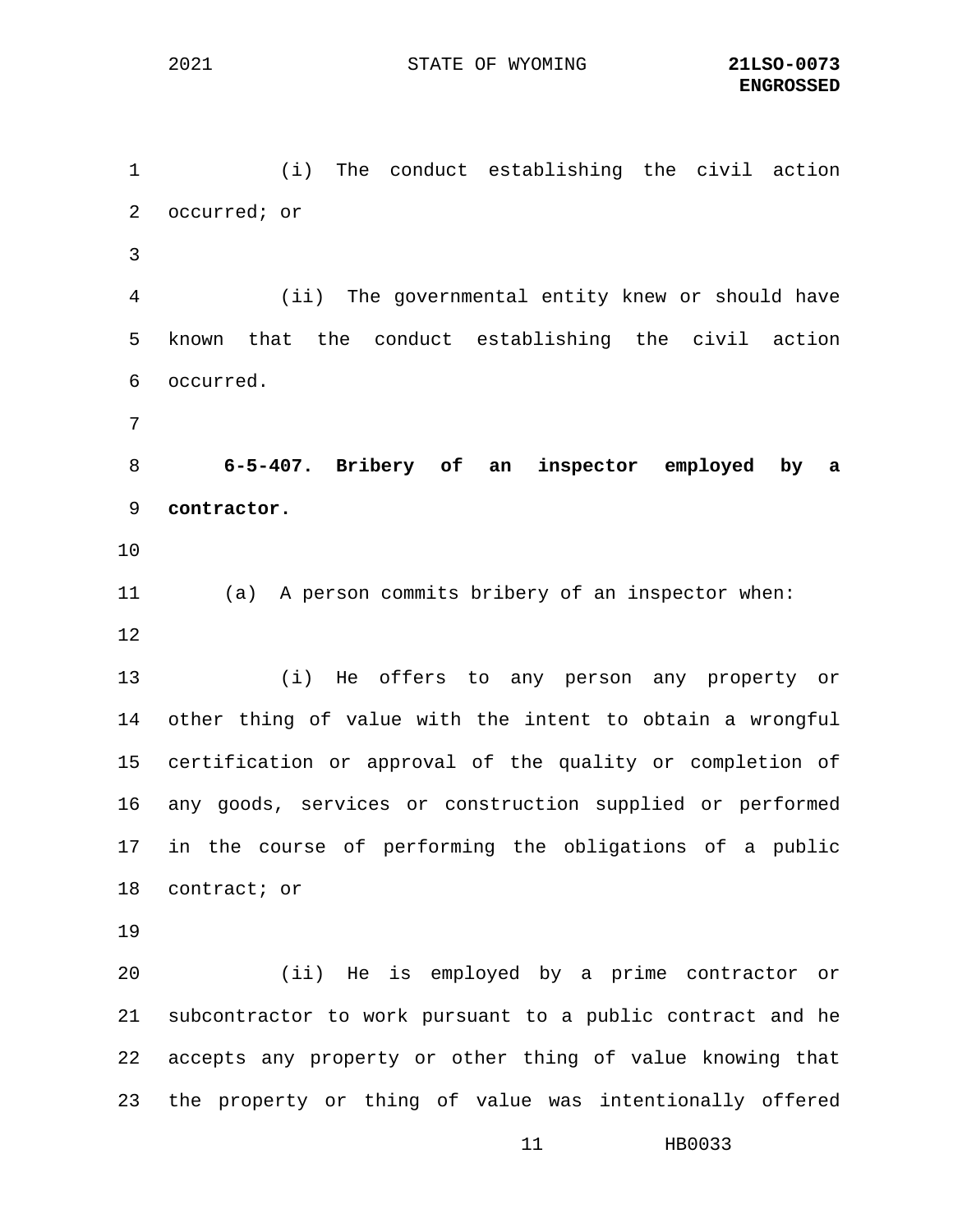1 for the purpose of influencing the certification or 2 approval of the quality or completion of any goods, 3 services or construction supplied or performed under a 4 subcontract and he issues a wrongful certification. 5 6 (b) Bribery of an inspector is a felony punishable by 7 imprisonment for not more than ten (10) years, a fine of 8 not more than five thousand dollars (\$5,000.00), or both. 9 10 **6-5-408. Prohibitions for bidding.** 11 12 (a) Any person convicted of any offense under this 13 article or of any substantially similar offense under 14 federal law or the laws of another state shall be barred 15 for three (3) years from the date of conviction from 16 contracting with any governmental entity. 17 18 (b) No partnership, company or corporation shall be 19 barred under this section if an employee of the 20 partnership, company or corporation is convicted under this 21 section if the employee is no longer employed by the 22 partnership, company or corporation and the partnership, 23 company or corporation: